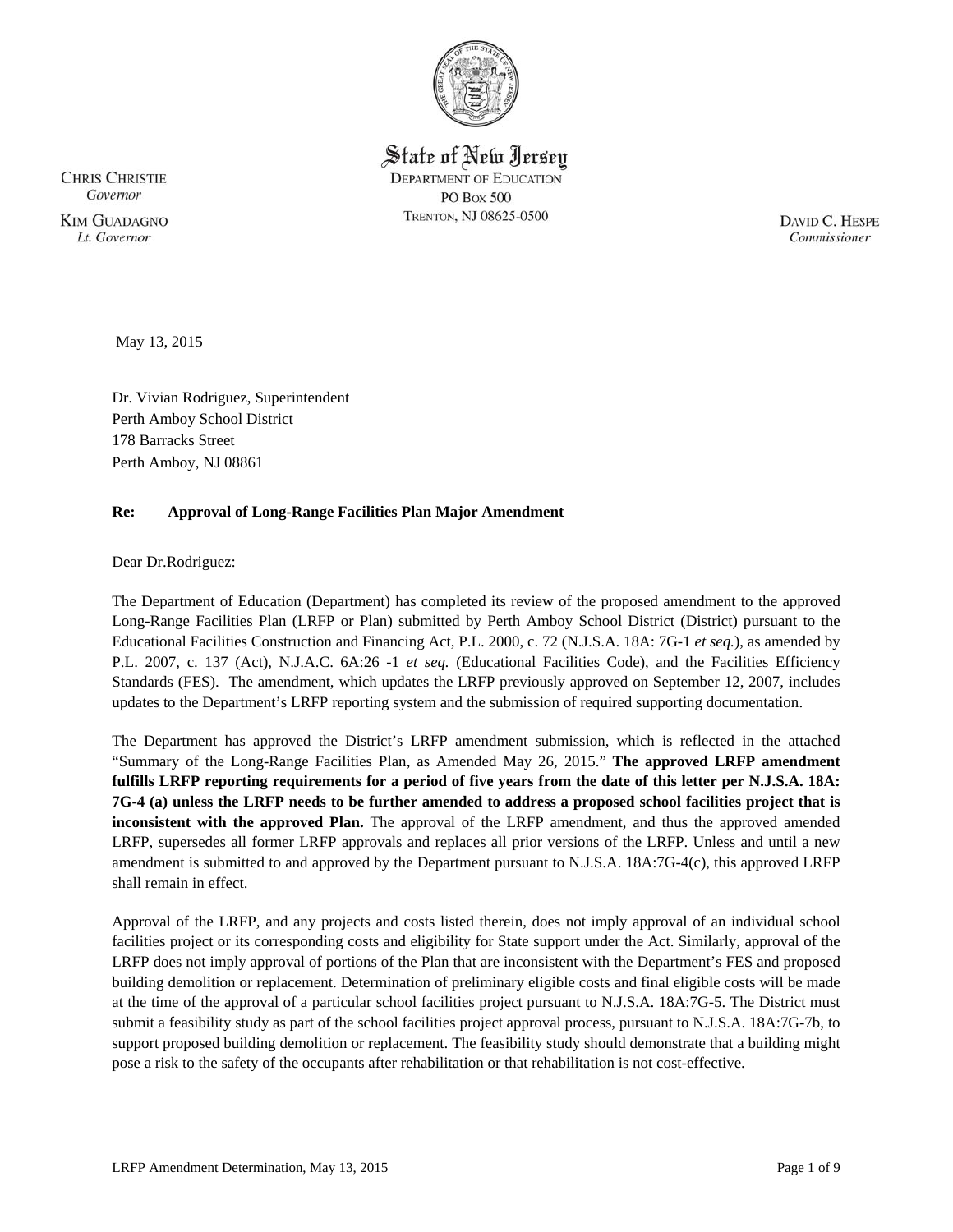We trust that this document will adequately explain the Final Determination and allow the District to move forward with the implementation of projects within its LRFP. Should you have questions pertaining to the LRFP, contact me at (609) 943-5681or susan.kutner@doe.state.nj.us. Contact Lyle Jones from the Office of School Facilities and Finance at (609) 943-5452 or lyle.jones@doe.state.nj.us with any questions pertaining to project status or advancement.

Sincerely,

Susan Kirk

Susan Kutner Acting Deputy Executive Director, Office of School Facilities and Finance

#### Enclosure

c: Bernie Piaia, Department of Education, Office of School Facilities and Finance Lyle Jones, Department of Education, Office of School Facilities and Finance Paul Hamilton, New Jersey Schools Development Authority Derek Jess, Perth Amboy School District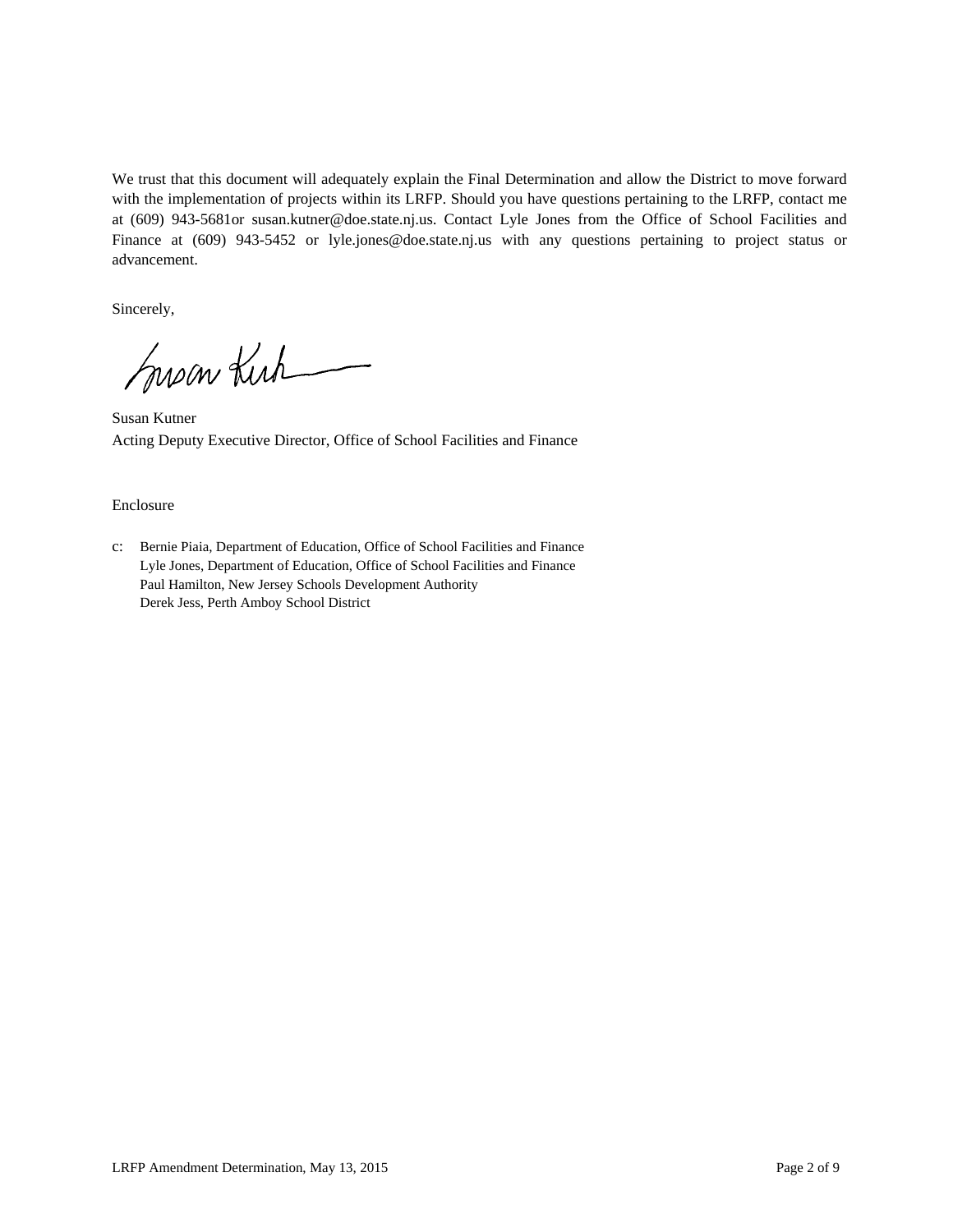# Perth Amboy School District **Summary of the Long-Range Facilities Plan, as Amended May 13, 2015**

The Department of Education (Department) has completed its review of the Long-Range Facilities Plan (LRFP or Plan) amendment submitted by the Perth Amboy School District (District) pursuant to the Educational Facilities Construction and Financing Act, P.L. 2000, c. 72 (N.J.S.A. 18A: 7G-1 *et seq.*), as amended by P.L. 2007, c. 137 (Act), N.J.A.C. 6A:26-1 et seq. (Educational Facilities Code), and the Facilities Efficiency Standards (FES).

This is the Department's summary of the District's LRFP, as amended May 26, 2015. The summary is based on the standards set forth in the Act, the Educational Facilities Code, the FES, data in the Department's LRFP reporting system, and District-supplied supporting documentation. The referenced reports in *italic* text are standard LRFP reports generated from the LRFP system.

## **1. Inventory Overview**

The District provides services for students in grades PK-12 and is classified as an SDA District for funding purposes. Existing and proposed schools, sites, buildings, playgrounds, playfields, and parking lots were identified in the LRFP. The total number of existing and proposed district-owned or leased schools, sites, and buildings are listed in Table 1. A detailed description of each asset can be found in the LRFP website report titled *"Site Asset Inventory Report."* Section 5 of this Summary lists work proposed for each school building.

|                                                           | <b>Existing</b> | <b>Proposed</b> |
|-----------------------------------------------------------|-----------------|-----------------|
| Sites:                                                    |                 |                 |
| <b>Total Number of Sites</b>                              | 16              | 19              |
| Number of Sites with no Buildings or Temporary Facilities |                 | $\theta$        |
| Number of Sites with no (Active) Instructional Buildings  |                 | $\theta$        |
| Schools (2013) and Instructional Buildings:               |                 |                 |
| Total Number of Schools (assigned DOE school code)        | 12              | 17              |
| <b>Total Number of Instructional Buildings</b>            | 17              | 19              |
| Total Number of Administrative Buildings (standalone)     |                 |                 |

#### **Table 1: Inventory Summary**

**As directed by the Department, incomplete school facilities projects that are approved and funded are represented as "existing" in the LRFP.** Applicable District projects that include new construction and/or the reconfiguration of existing program space are as follows: Seaman Avenue Elementary School

Major conclusions are as follows:

- The District is proposing to increase the existing number of District-owned or leased sites.
- The District is proposing to increase the existing number of District-operated schools.
- The District is proposing to increase the existing number of District-owned or leased instructional buildings. The District is proposing to maintain the existing number of District-owned or leased noninstructional buildings.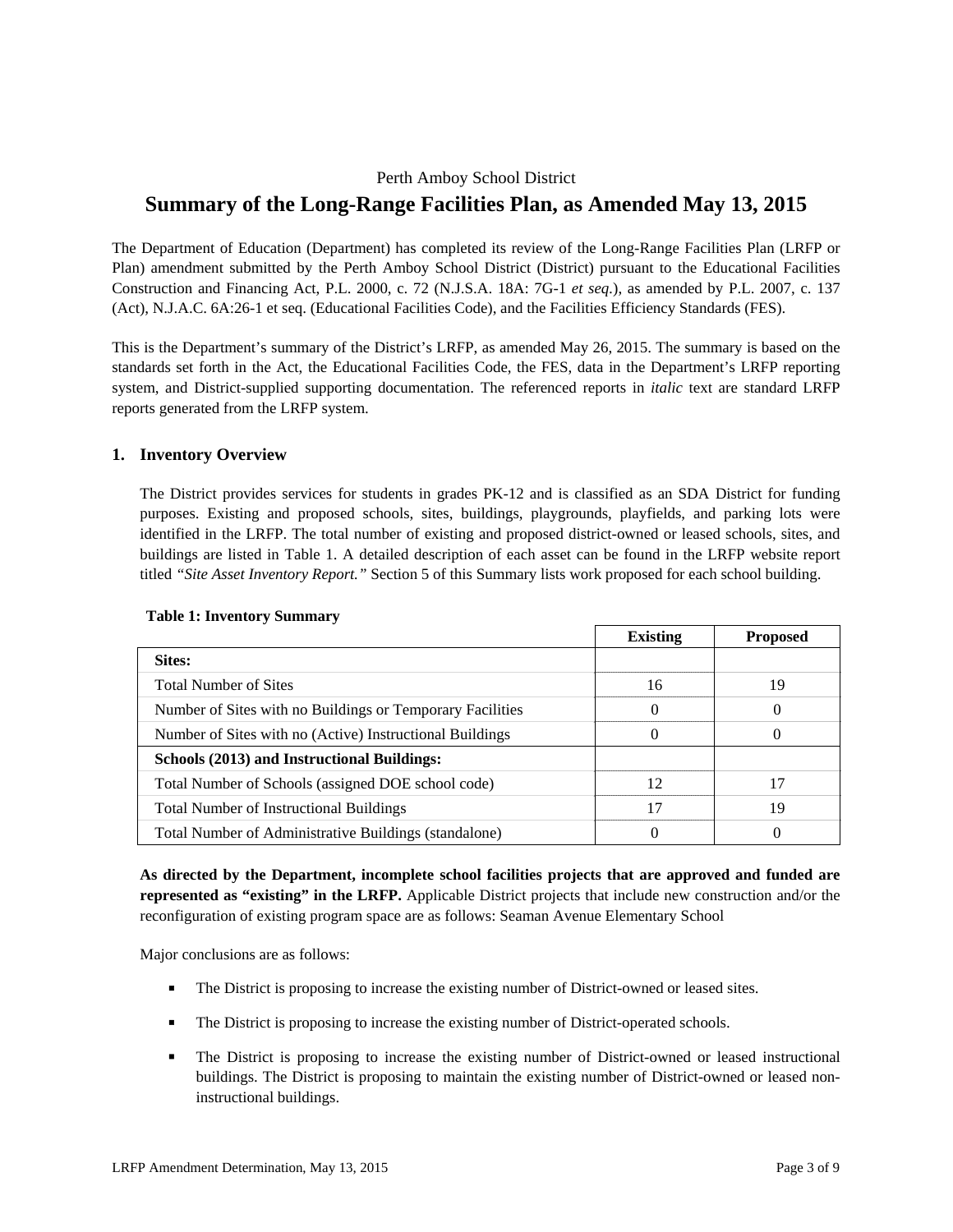**FINDINGS** The Department has determined that the proposed inventory is adequate for approval of the District's LRFP amendment. However, the LRFP determination does not imply approval of an individual school facilities project listed within the LRFP. The District must submit individual project applications for project approval. If building demolition or replacement is proposed, the District must submit a feasibility study, pursuant to N.J.S.A. 18A:7G-7b, as part of the application for the specific school facilities project.

# **2. K-12 Enrollments**

The number of students, or "proposed enrollments," for five-year planning purposes was determined by the District on a district-wide and school level basis. Proposed district enrollments are based on a cohort-survival enrollment projection incorporating historic enrollments from 2009-14.

Existing and proposed enrollments are listed in Table 2. Detailed projection information can be found in the supporting document titled "*Perth Amboy 2015 Amendment Projection."*

### **Table 2: K-12 Enrollment Comparison**

|                                                   | 2014-15<br><b>Enrollments</b> | <b>District Proposed</b><br><b>Enrollments</b> |
|---------------------------------------------------|-------------------------------|------------------------------------------------|
| Grades PK, including SE (excl. private providers) | 1.166                         | 1.558                                          |
| Grades K-5, including SE                          | 5.157                         | 5.257                                          |
| Grades 6-8, including SE                          | 2.137                         | 2.615                                          |
| Grades 9-12, including SE                         | 2.039                         | 2.680                                          |
| <b>District PK-12 Totals</b>                      | 10,499                        | 12,110                                         |

*"SE" = Special Education* 

**FINDINGS** The Department has determined that the District's proposed enrollments are supportable for approval of the District's LRFP amendment. The Department will require a current enrollment projection at the time an application for a school facilities project is submitted incorporating the District's most recent enrollments in order to verify that the LRFP's planned capacity continues to be appropriate.

## **3. FES and District Practices Capacity**

The proposed room inventories for each school were analyzed to determine whether the LRFP provides adequate capacity for the proposed enrollments. Two capacity calculation methods, called *"FES Capacity"* and *"District Practices Capacity,"* were used to assess existing and proposed school capacity in accordance with the FES and District program delivery practices. A third capacity calculation, called *"Functional Capacity,"* determines Unhoused Students and potential State support for school facilities projects. Functional Capacity is analyzed in Section 4 of this Summary.

 *FES Capacity* only assigns capacity to pre-kindergarten *(if district-owned or operated),* kindergarten, general, and self-contained special education classrooms. No other room types are considered to be capacity-generating**.** Class size is based on the FES and is prorated for classrooms that are sized smaller than FES classrooms. FES Capacity is most accurate for elementary schools, or schools with non-departmentalized programs, in which instruction is "homeroom" based. This capacity calculation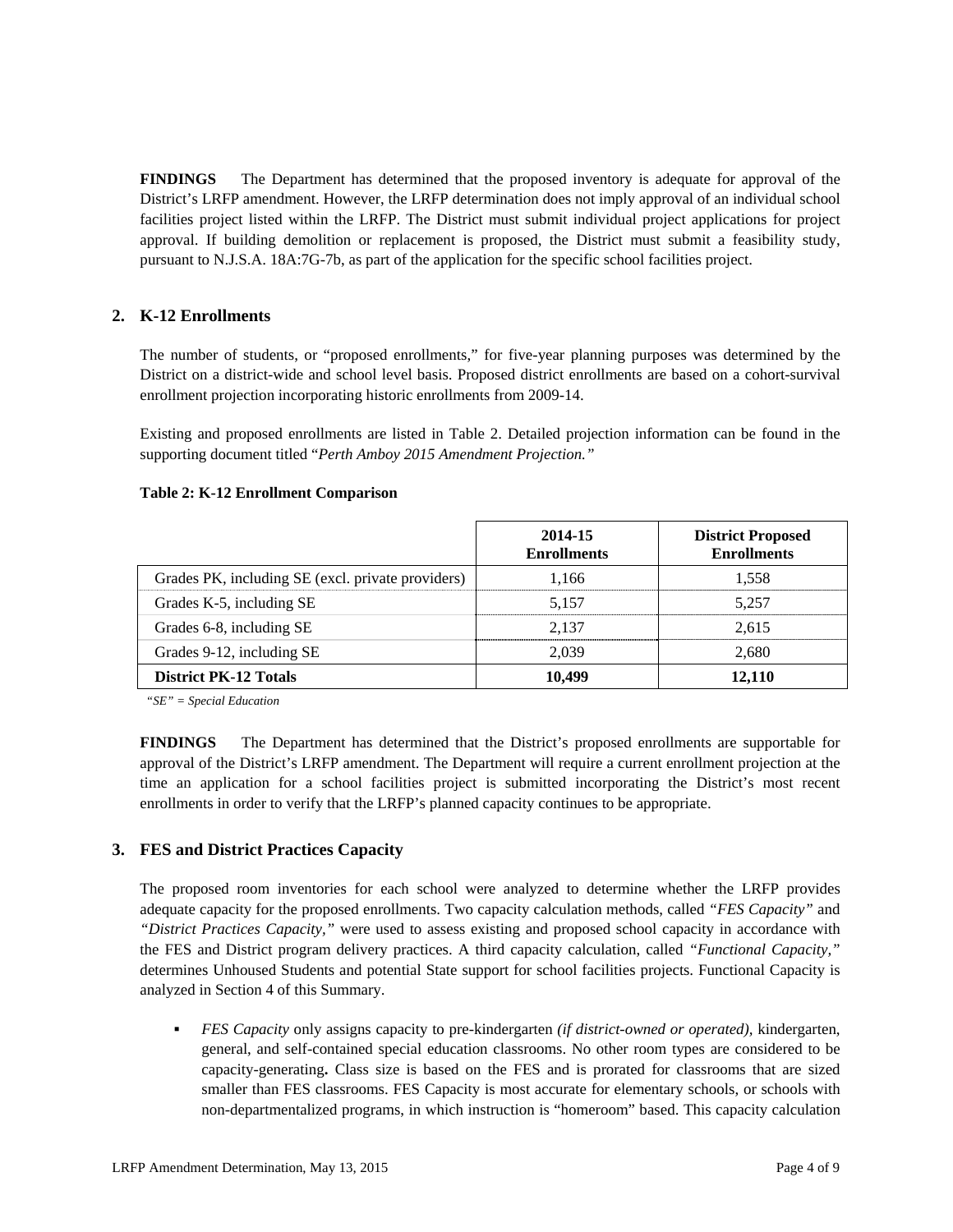may also be accurate for middle schools depending upon the program structure. However, this method usually significantly understates available high school capacity since specialized spaces that are typically provided in lieu of general classrooms are not included in the capacity calculations.

 *District Practices Capacity* allows the District to include specialized room types in the capacity calculations and adjust class size to reflect actual practices. This calculation is used to review capacity and enrollment coordination in middle and high schools.

A capacity utilization factor in accordance with the FES is included in both capacity calculations. A 90% capacity utilization rate is applied to classrooms serving grades K-8. An 85% capacity utilization rate is applied to classrooms serving grades 9-12. No capacity utilization factor is applied to preschool classrooms.

Table 3 provides a summary of proposed enrollments and District-wide capacities. Detailed information can be found in the LRFP website report titled "*FES and District Practices Capacity."*

|                        | <b>Proposed</b><br><b>Enrollment</b> | <b>Proposed</b><br><b>FES Capacity</b> | Deviation* | <b>Proposed</b><br><b>District</b><br><b>Practices</b><br>Capacity | Deviation* |
|------------------------|--------------------------------------|----------------------------------------|------------|--------------------------------------------------------------------|------------|
| Preschool (PK)         | 1,558                                | 1,610.57                               | 52.57      | 1,610.57                                                           | 52.57      |
| Elementary $(K-5)$     | 5,257                                | 5.478.23                               | 221.23     | 5.476.69                                                           | 219.69     |
| Middle $(6-8)$         | 2,615                                | 2,335.40                               | $-279.60$  | 2,793.34                                                           | 178.34     |
| High $(9-12)$          | 2,680                                | 1,874.20                               | -805.80    | 2,750.60                                                           | 70.60      |
| <b>District Totals</b> | 12,110                               | 11,298.42                              | $-811.58$  | 12,631.22                                                          | 521.22     |

### **Table 3 Proposed Enrollments and Capacity Summary**

*\* Positive numbers signify surplus capacity; negative numbers signify inadequate capacity. Negative values for District Practices capacity are acceptable if proposed enrollments do not exceed 100% capacity utilization.* 

Major conclusions are as follows:

- The District has adequately coordinated proposed school capacities and enrollments in the LRFP for grade groups with proposed new construction.
- Adequate justification has been provided by the District if capacity for a school with proposed work in the LRFP deviates from the proposed enrollments by more than 5% and if new construction is proposed for the grade group(s) served.

**FINDINGS** The Department has determined that proposed District capacity, in accordance with the proposed enrollments, is adequate for approval of the District's LRFP amendment. The Department will require a current enrollment projection at the time an application for a school facilities project is submitted, incorporating the District's most recent enrollments, in order to verify that the LRFP's planned capacity meets the District's updated enrollments.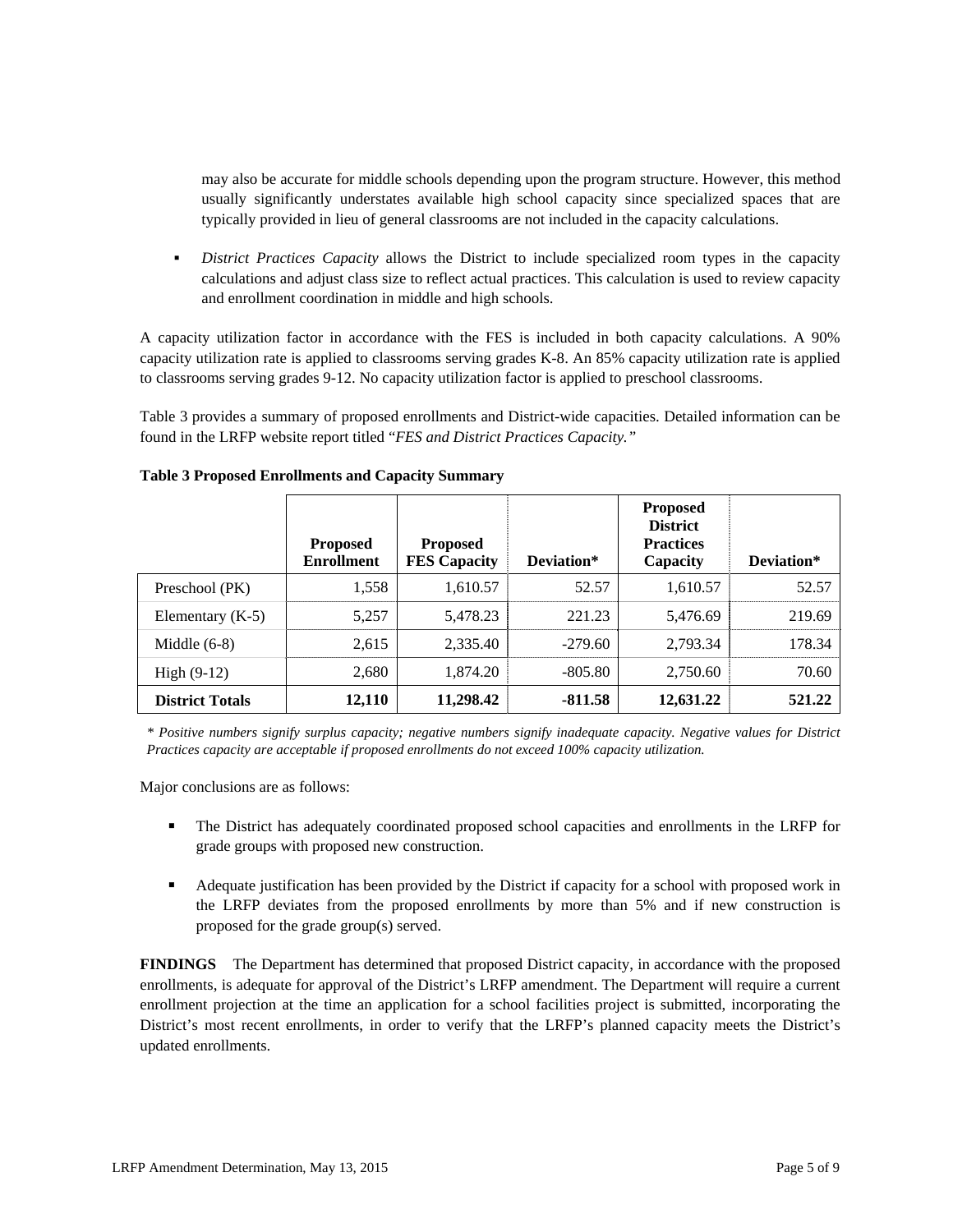## **4. Functional Capacity and Unhoused Students Prior to Proposed Work**

*Functional Capacity* was calculated and compared to proposed enrollments to provide a preliminary estimate of Unhoused Students and new construction funding eligibility. Functional Capacity is the adjusted gross square feet of a school building *(total gross square feet minus excluded space)* divided by the minimum area allowance per Full-time Equivalent student for the grade level contained therein. Unhoused Students is the number of students projected to be enrolled in the District that exceeds the Functional Capacity of the District's schools pursuant to N.J.A.C. 6A:26-2.2(c).

*"Excluded Square Feet"* in the LRFP Functional Capacity calculation includes (1) square footage exceeding the FES for any pre-kindergarten, kindergarten, general education, or self-contained special education classroom; (2) grossing factor square footage *(corridors, stairs, mechanical rooms, etc.)* that exceeds the FES allowance, and (3) square feet proposed to be demolished or discontinued from use. Excluded square feet may be revised during the review process for individual school facilities projects.

Table 4 provides a preliminary assessment of Functional Capacity, Unhoused Students, and Estimated Maximum Approved Area for the various grade groups in accordance with the FES. Detailed information concerning the calculation and preliminary excluded square feet can be found in the LRFP website reports titled *"Functional Capacity and Unhoused Students*" and *"Functional Capacity Excluded Square Feet."*

|                        |            | B          |                 |                |                          |
|------------------------|------------|------------|-----------------|----------------|--------------------------|
|                        |            | Estimated  |                 | D              | $E = C x D$              |
|                        | A          | Existing   | $C = A-B$       | Area           | <b>Estimated Maximum</b> |
|                        | Proposed   | Functional | Unhoused        | Allowance      | Approved Area for        |
|                        | Enrollment | Capacity   | <b>Students</b> | (gsf/students) | <b>Unhoused Students</b> |
| Preschool (PK)         | 1,558      | 1,030.30   | 527.70          | 125.00         | 65,962.60                |
| Elementary $(K-5)$     | 5,257      | 4,730.17   | 526.83          | 125.00         | 65,853.40                |
| Middle $(6-8)$         | 2,615      | 910.17     | 1,704.83        | 134.00         | 228,447.60               |
| High $(9-12)$          | 2,680      | 1,454.49   | 1,225.51        | 151.00         | 185,052.00               |
| <b>District Totals</b> | 12,110     | 8,125.13   |                 |                |                          |

**Table 4: Functional Capacity and Unhoused Students Prior to Proposed Work** 

Major conclusions are as follows:

- The calculations for "Estimated Existing Functional Capacity" include incomplete school facilities projects.
- **The District, based on the preliminary LRFP assessment, has Unhoused Students for the following FES** grade groups: PK, K-5, 6-8, 9-12.
- The District, based on the preliminary LRFP assessment, does not have Unhoused Students for the following grade groups: n/a.
- The District is not proposing to demolish or discontinue the use of existing district-owned instructional space that is currently in use. The Functional Capacity calculation excludes square feet proposed to be demolished or discontinued for the following FES grade groups: n/a.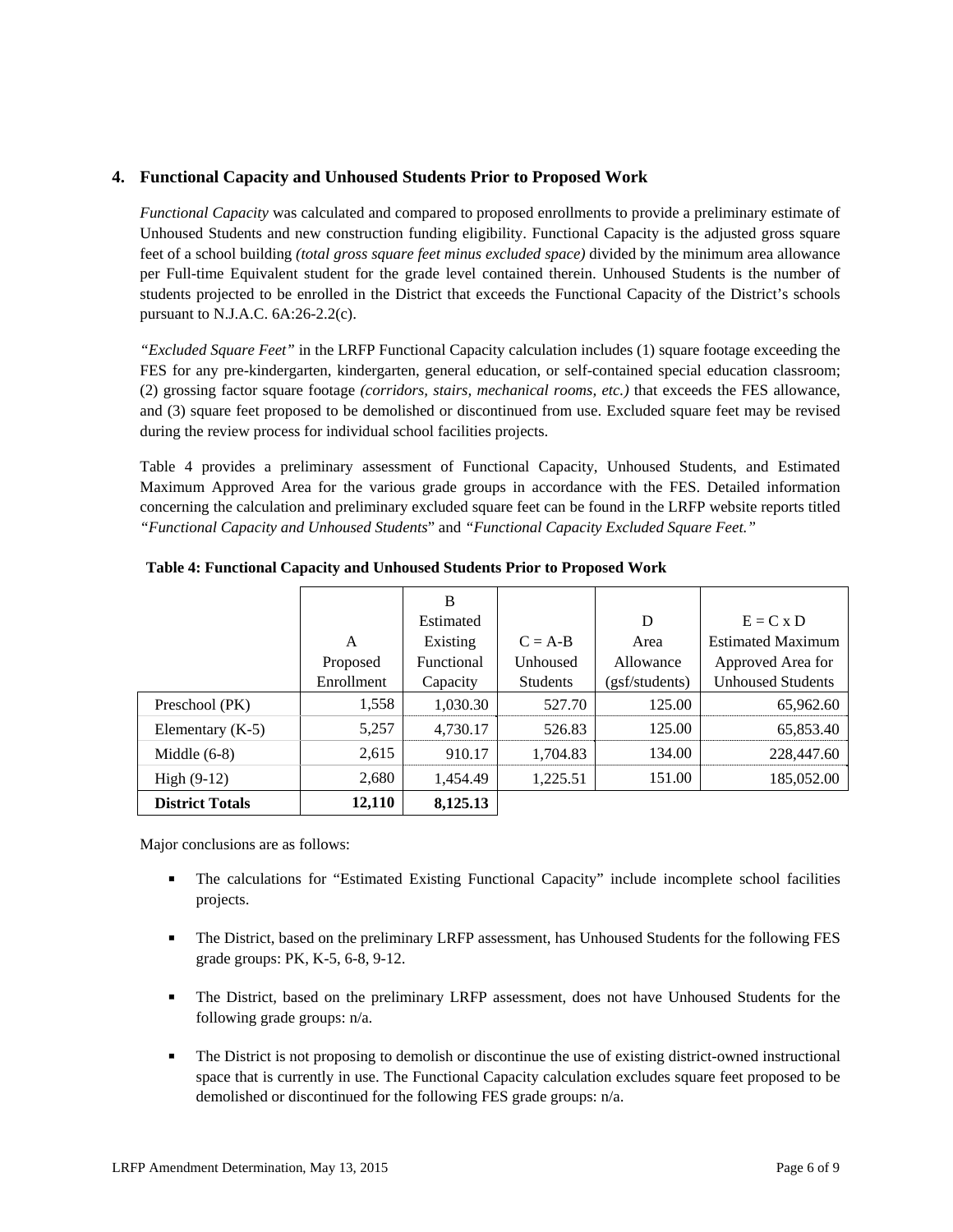**FINDINGS** Functional Capacity and Unhoused Students calculated in the LRFP are preliminary estimates. Justification for square footage in excess of the FES and the determination of additional excluded square feet, Preliminary Eligible Costs (PEC), and Final Eligible Costs (FEC) will be included in the review process for specific school facilities projects. A feasibility study undertaken by the District is required if building demolition or replacement is proposed per N.J.A.C. 6A:26-2.3(b)(10).

# **5. Proposed Work**

The District was instructed to review the condition of its facilities and sites and to propose corrective *"system"* and *"inventory"* actions in its LRFP. *"System"* actions upgrade existing conditions without changing spatial configuration or size. Examples of system actions include new windows, finishes, and mechanical systems. *"Inventory"* actions address space problems by removing, adding, or altering sites, schools, buildings and rooms. Examples of inventory actions include building additions, the reconfiguration of existing walls, or changing room use.

Table 5 summarizes the type of work proposed in the District's LRFP for district-operated instructional buildings proposed to be maintained, acquired, or constructed new. "*Renovation*" includes inventory and system actions. Detailed information can be found in the LRFP system reports titled *"School Asset Inventory Report" and "LRFP Inventory Actions Summary Report"* and in the supporting document titled *"Bridgeton System Action Report."*

| <b>School Name</b>                          | <b>Proposed</b><br><b>Grades</b> | <b>Proposed Scope of Work</b>                             |
|---------------------------------------------|----------------------------------|-----------------------------------------------------------|
| ECC <sub>01</sub>                           | <b>PK</b>                        | New building on new site                                  |
| ECC <sub>02</sub>                           | PK                               | New building on new site                                  |
| Hmieleski ECC                               | PK                               | No proposed work                                          |
| Ignacio Cruz ECC                            | <b>PK</b>                        | Systems (incl. Annex)                                     |
| Anthony V. Ceres Elementary School          | $K-5$                            | Renovation/addition                                       |
| Dr. Herbert N. Richardson Elementary School | $K-5$                            | No proposed work                                          |
| Edward J. Patten Elementary School          | $K-5$                            | <b>Systems</b>                                            |
| James L. Flynn Elementary School            | $K-5$                            | Systems                                                   |
| New Elementary School                       | $K-5$                            | New building on new site                                  |
| Robert N. Wilentz Elementary School         | $K-5$                            | No proposed work                                          |
| Samuel E. Shull Elementary School           | $K-5$                            | MS conversion/renovation                                  |
| Seaman Avenue Elementary School             | $K-5$                            | No proposed work (approved, funded<br>project)            |
| New Middle School                           | $6 - 8$                          | New building on new site                                  |
| Perth Amboy Middle School                   | $6 - 8$                          | Conversion/renovation of existing high<br>school building |
| William C. McGinnis Middle School           | $6 - 8$                          | Systems (incl. Annex)                                     |

#### **Table 5: Proposed Schools and Scope of Work**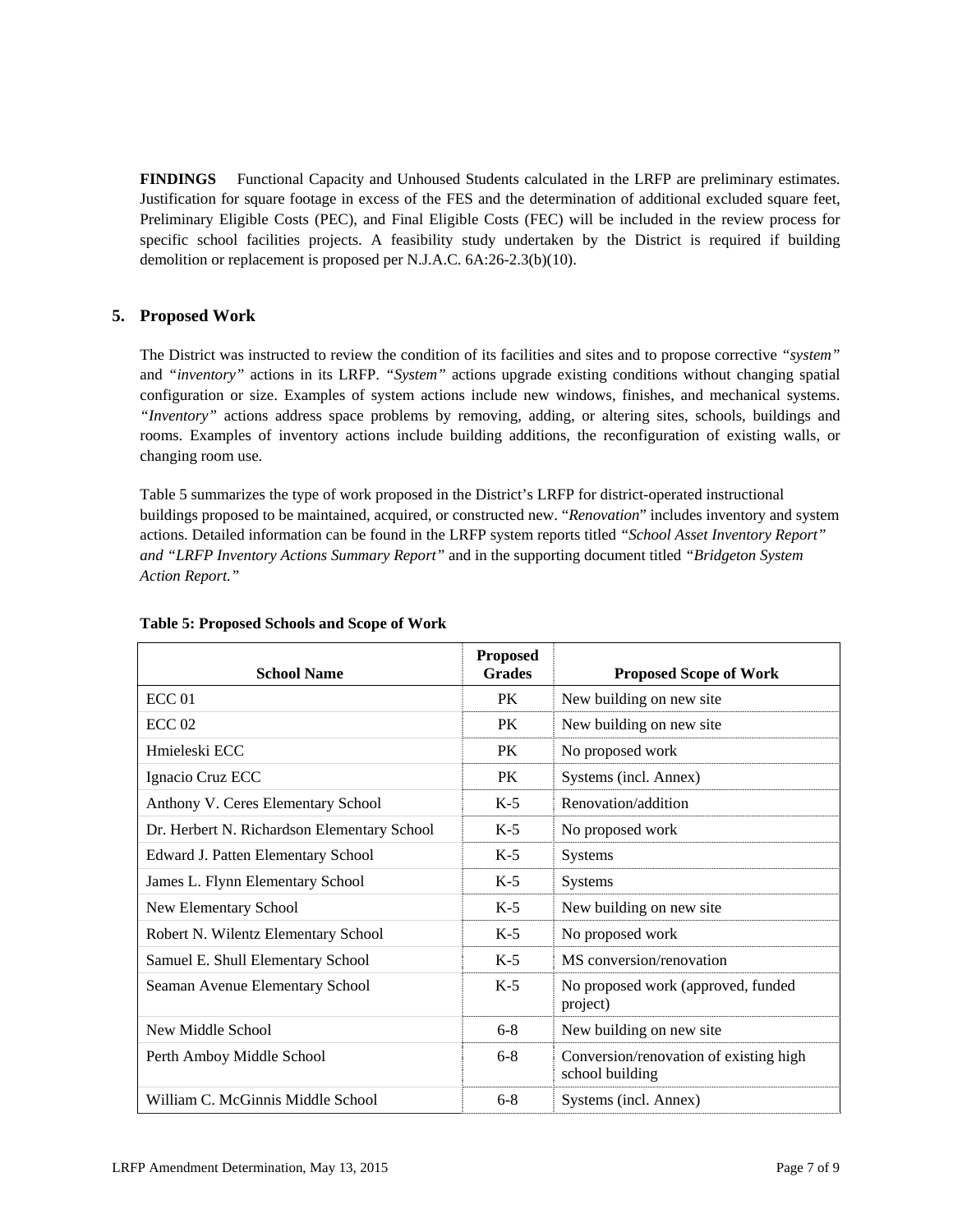| <b>School Name</b>           | <b>Proposed</b><br><b>Grades</b> | <b>Proposed Scope of Work</b> |
|------------------------------|----------------------------------|-------------------------------|
| Perth Amboy High School      | $9-12$                           | New building on new site.     |
| Perth Amboy Education Center |                                  | Systems                       |

Major conclusions are as follows:

- The District has proposed systems work in one or more instructional buildings.
- The District has proposed inventory changes, including new construction, in one or more instructional buildings.
- The District has not proposed new construction in lieu of rehabilitation in one or more instructional building.

Please note that costs represented in the LRFP are for capital planning purposes only. Estimated costs are not intended to represent preliminary eligible costs or final eligible costs of approved school facilities projects.

The Act (N.J.S.A. 18A:7G-7b) provides that all school facilities shall be deemed suitable for rehabilitation unless a pre-construction evaluation undertaken by the District demonstrates to the satisfaction of the Commissioner that the structure might pose a risk to the safety of the occupants even after rehabilitation or that rehabilitation is not cost-effective. Pursuant to N.J.A.C. 6A:26-2.3(b)(10), the Commissioner may identify school facilities for which new construction is proposed in lieu of rehabilitation for which it appears from the information presented that new construction is justified, provided, however, that for such school facilities so identified, the District must submit a feasibility study as part of the application for the specific school facilities project. The cost of each proposed building replacement is compared to the cost of additions or rehabilitation required to eliminate health and safety deficiencies and to achieve the District's programmatic model.

Facilities used for non-instructional or non-educational purposes are ineligible for State support under the Act. However, projects for such facilities shall be reviewed by the Department to determine whether they are consistent with the District's LRFP and whether the facility, if it is to house students (full or part time) conforms to educational adequacy requirements. These projects shall conform to all applicable statutes and regulations.

**FINDINGS** The Department has determined that the proposed work is adequate for approval of the District's LRFP amendment. However, Department approval of proposed work in the LRFP does not imply that the District may proceed with a school facilities project. The District must submit individual project applications with cost estimates for Department project approval. Both school facilities project approval and other capital project review require consistency with the District's approved LRFP.

# **6. Functional Capacity and Unhoused Students After Completion of Proposed Work**

The *Functional Capacity* of the District's schools *after* completion of the scope of work proposed in the LRFP was calculated to highlight any remaining Unhoused Students. Table 6 provides a preliminary assessment. Detailed information concerning the calculation can be found in the website report titled *"Functional Capacity and Unhoused Students.*"